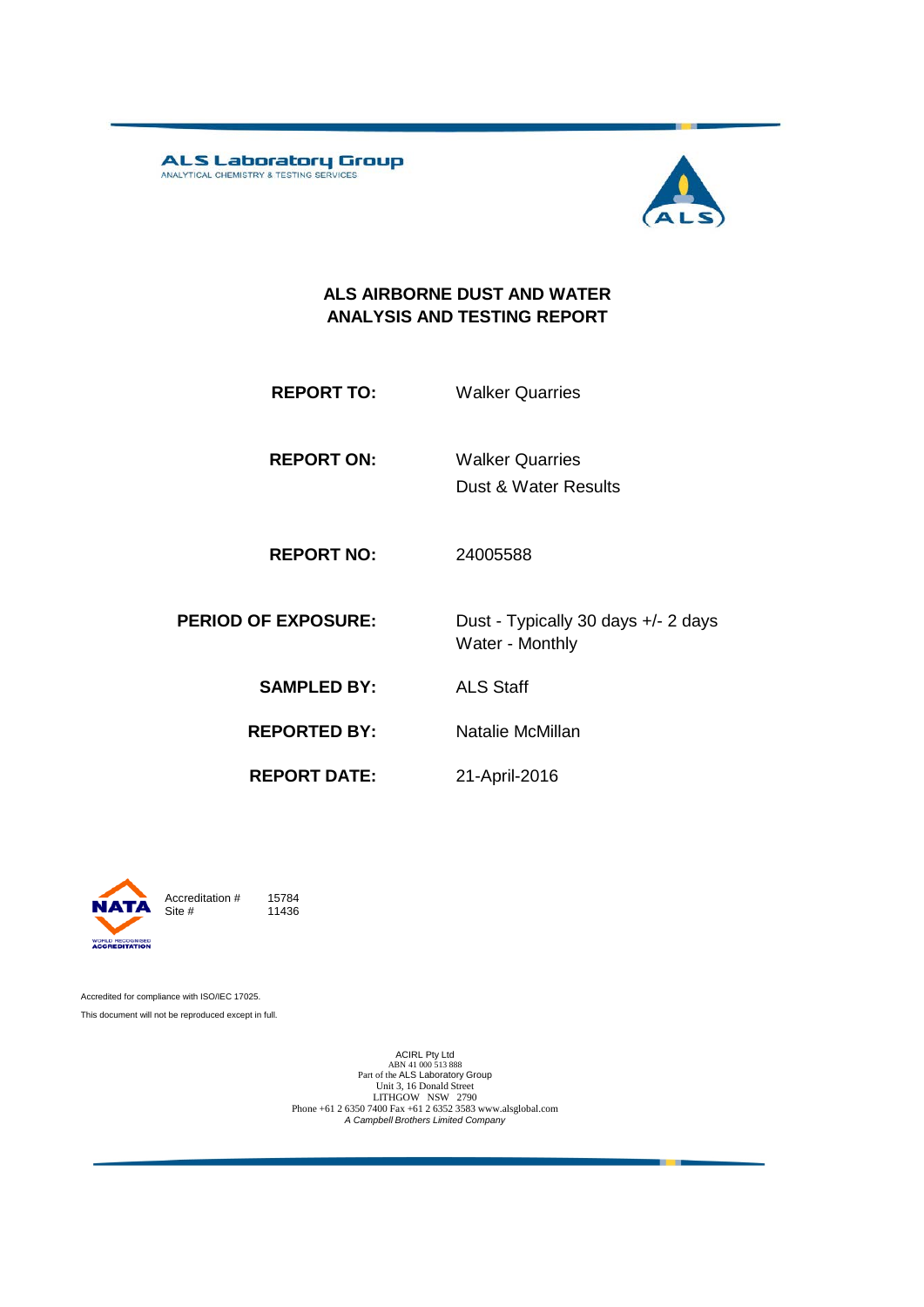## **WALKER QUARRY**

| Month          | Apr-16     |
|----------------|------------|
| Date Replaced  | 15/03/2016 |
| Date Collected | 13/04/2016 |

### **DUST DEPOSITION RESULTS**

(g/m²/month)

| <b>GAUGE NO.</b> | <b>INSOLUBLE SOLIDS</b> | *COMBUSTIBLE MATTER | <u>**ASH</u> |
|------------------|-------------------------|---------------------|--------------|
| DG#2             | 0.9                     | 0.4                 | 0.5          |
| DG#4             | 5.3                     | 0.7                 | 4.6          |

No. of days exposed: 29

\* Result Calculated \*\* Incombustible Matter Analysed in accordance with AS3580.10.1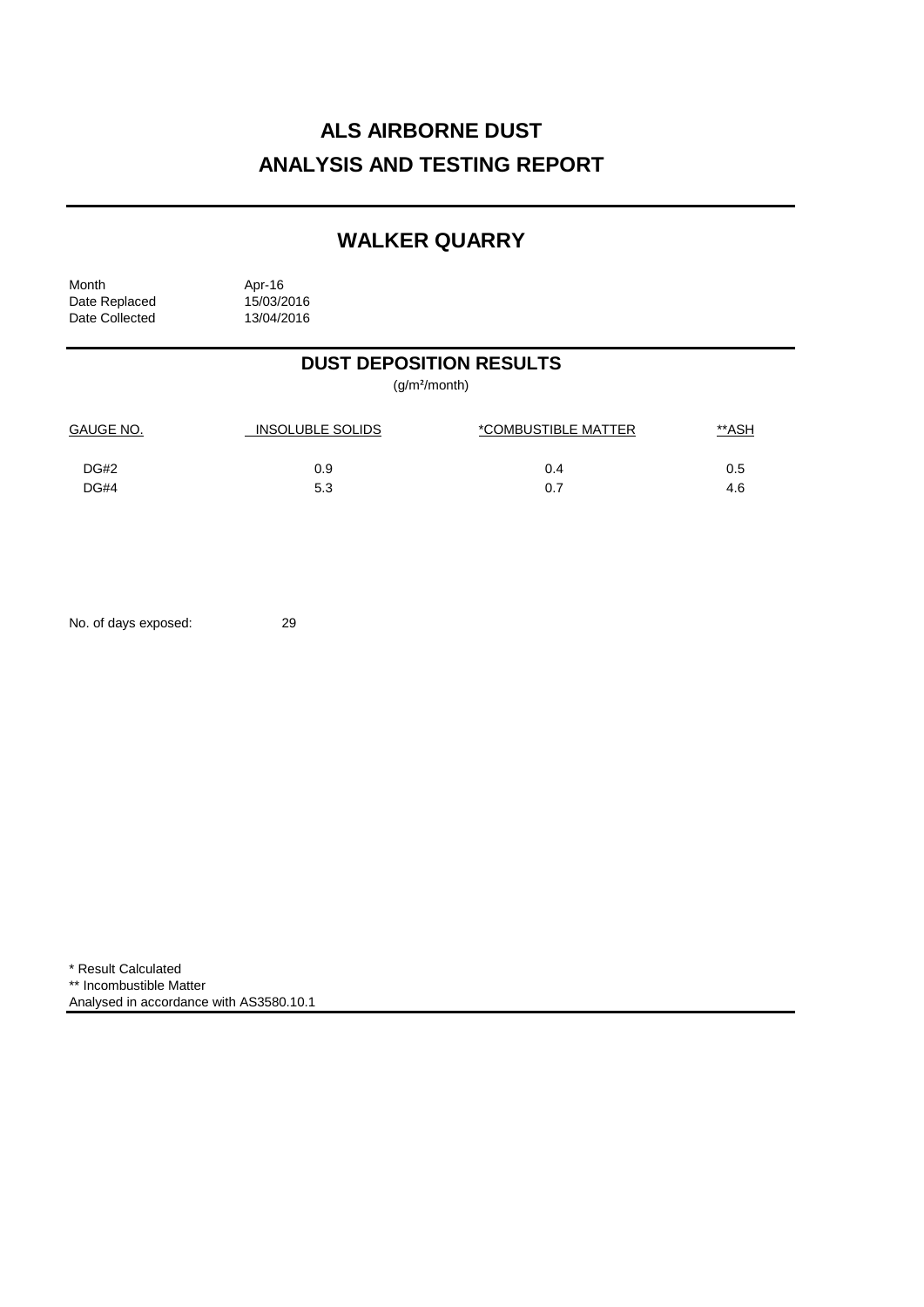### **WALKER QUARRY**

| Month          | Apr-16     |
|----------------|------------|
| Date Replaced  | 15/03/2016 |
| Date Collected | 13/04/2016 |

#### **DUST GAUGE OBSERVATION**

| <b>GAUGE</b> | <b>ANALYSIS OBSERVATIONS</b>                                                      |
|--------------|-----------------------------------------------------------------------------------|
| <b>DG#2</b>  | Clear, insects, organic matter, fine brown dust & coarse<br>brown/black/grey dust |
| <b>DG#4</b>  | Clear, insects, organic matter, fine brown/grey dust & coarse<br>brown/grey dust  |

Analysed in accordance with AS3580.10.1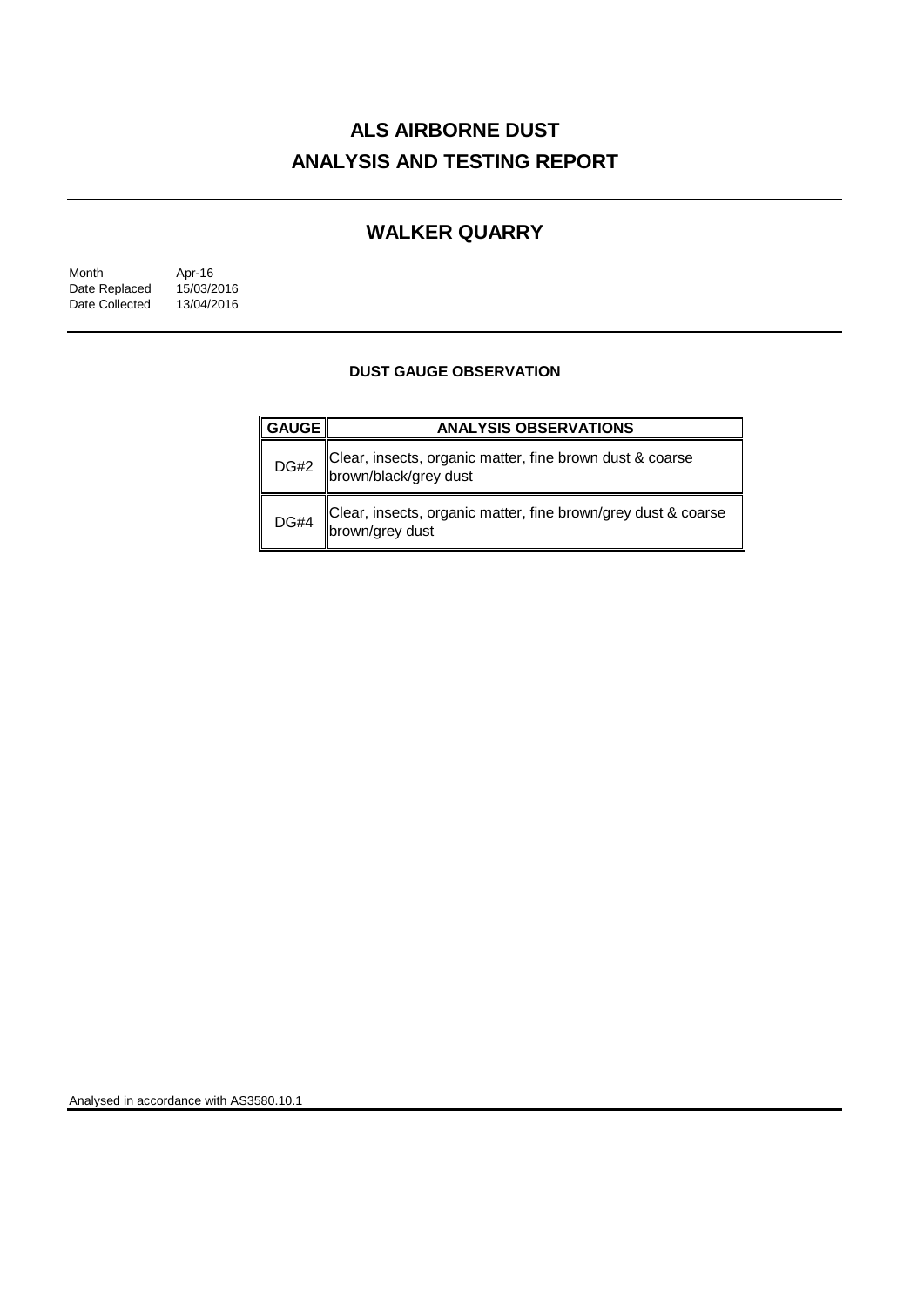## **WALKER QUARRY**

| Month          | Apr-16     |
|----------------|------------|
| Date Replaced  | 30/03/2016 |
| Date Collected | 13/04/2016 |

### **DUST DEPOSITION RESULTS**

(g/m²/month)

| <b>GAUGE NO.</b> | INSOLUBLE SOLIDS | *COMBUSTIBLE MATTER | <u>**ASH</u> |
|------------------|------------------|---------------------|--------------|
| DG#1             | 0.8              | 0.2                 | 0.6          |
| DG#3             | 1.5              | 0.3                 | 1.2          |

No. of days exposed: 14

\* Result Calculated \*\* Incombustible Matter Analysed in accordance with AS3580.10.1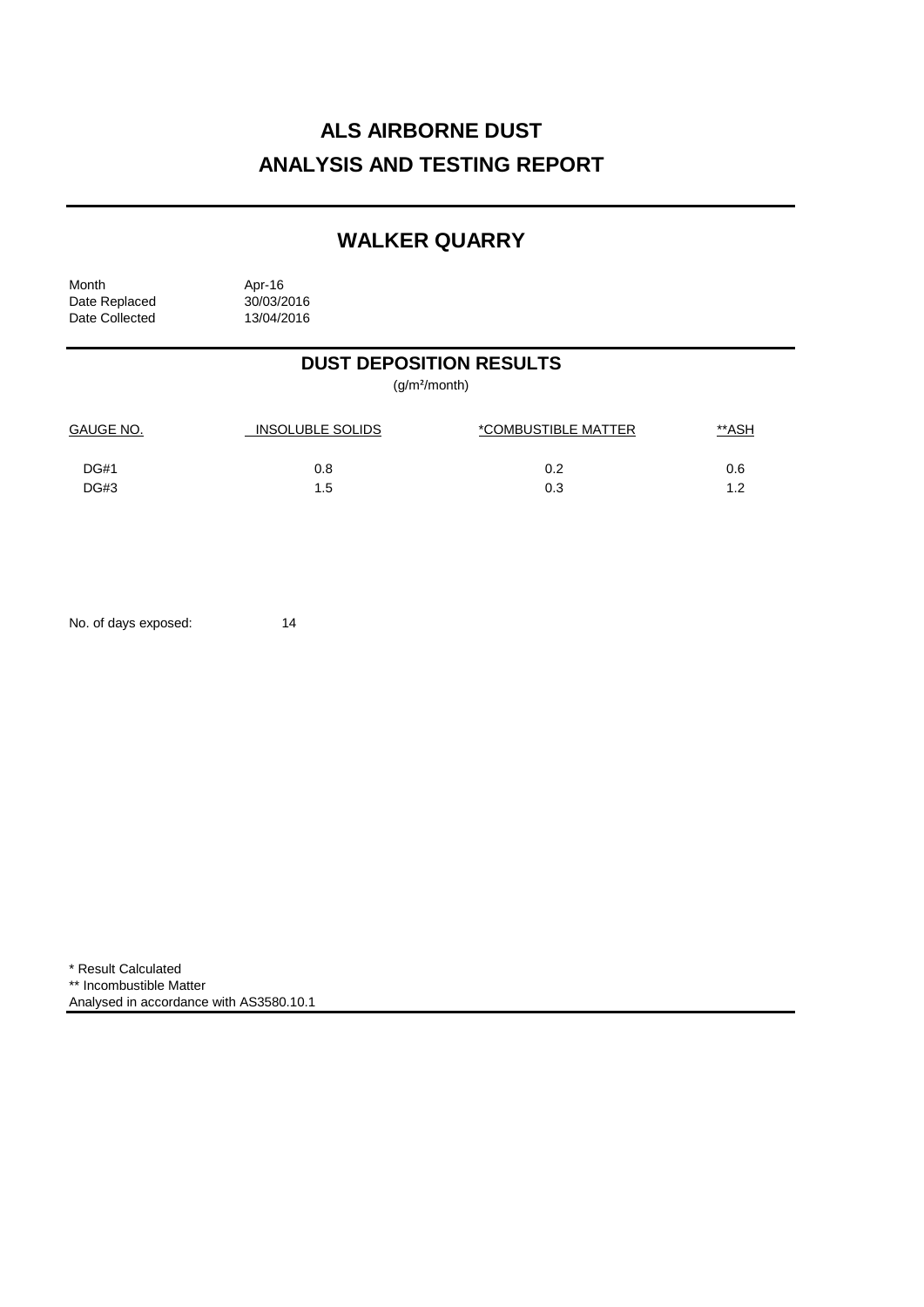### **WALKER QUARRY**

| Month          | Apr-16     |
|----------------|------------|
| Date Replaced  | 30/03/2016 |
| Date Collected | 13/04/2016 |

#### **DUST GAUGE OBSERVATION**

| <b>GAUGE </b> | <b>ANALYSIS OBSERVATIONS</b>                                                      |
|---------------|-----------------------------------------------------------------------------------|
| <b>DG#1</b>   | Clear, insects, organic matter, fine grey/green dust & coarse<br>brown/green dust |
| <b>DG#3</b>   | Clear, insects, organic matter, fine brown/grey dust & coarse<br>brown dust       |

Analysed in accordance with AS3580.10.1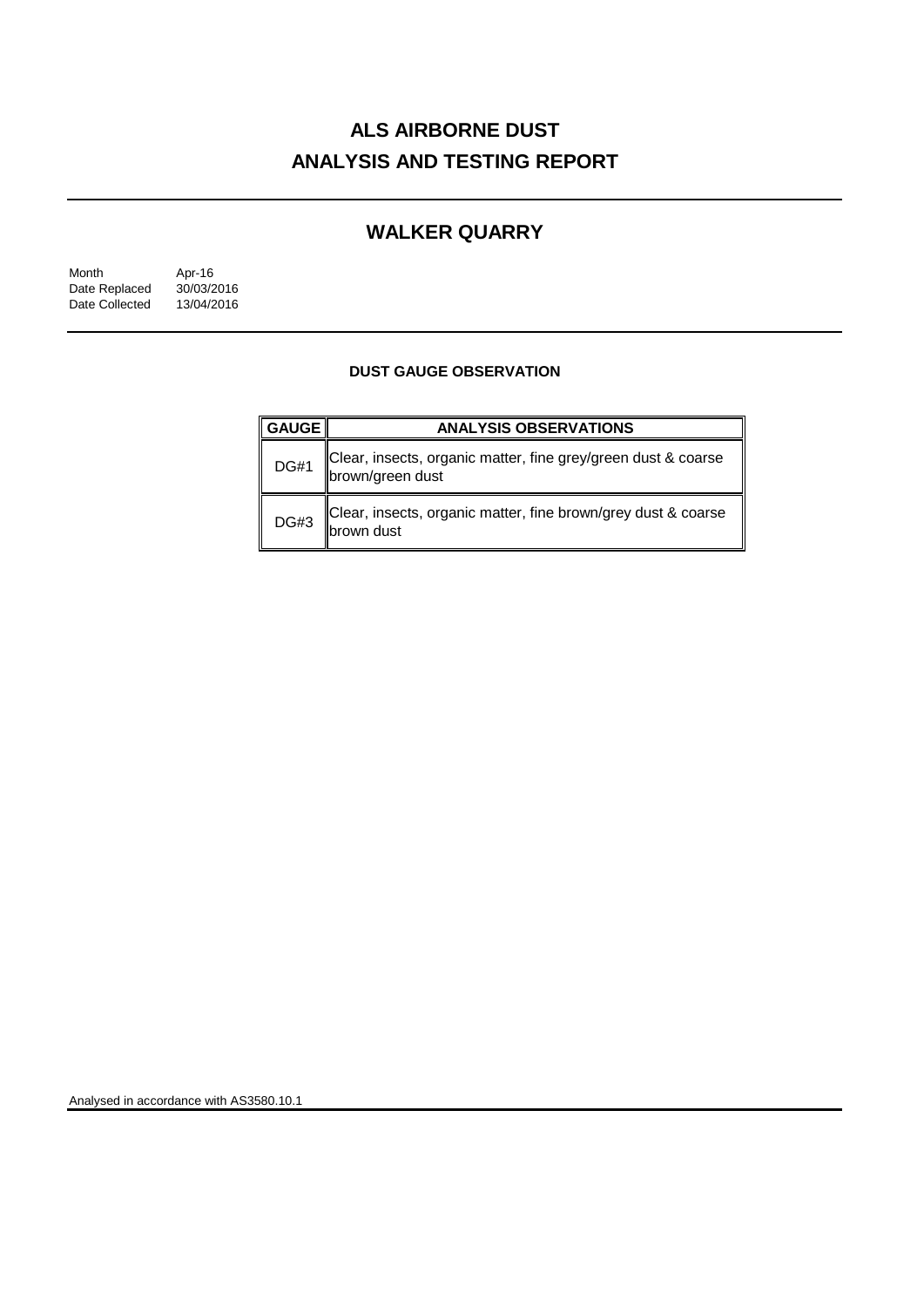# **ALS WATER ANALYSIS AND TESTING REPORT**

|                                                 | <b>Units</b>      |                 |                                         |  |
|-------------------------------------------------|-------------------|-----------------|-----------------------------------------|--|
| ALS Sydney Report No.                           |                   | ES1608062       |                                         |  |
| Date of Sample                                  |                   |                 | 13/04/2016                              |  |
| <b>Site Reference</b>                           |                   | Cox's U/S       | Cox's D/S                               |  |
| Site Reference                                  |                   | SD <sub>3</sub> | SD <sub>4</sub>                         |  |
| Sampled by                                      |                   |                 | J. Takahira, N. McMillan & D. Shawcross |  |
| <b>General Comments/</b><br><b>Observations</b> |                   | Clear, Mod Flow | Clear, High Flow                        |  |
| Time                                            | 24 Hr             | 9:05            | 14:10                                   |  |
| Temperature                                     | $^{\circ}{\rm C}$ | 18.3            | 19.0                                    |  |
| pH                                              | pH Unit           | 8.92            | 8.99                                    |  |
| <b>Electrical Conductivity</b>                  | $\mu$ S/cm        | 1176            | 1168                                    |  |
| <b>Total Suspended Solids</b>                   | mg/L              | $5$             | $5$                                     |  |
| Sulphur Sulphate (SO4)                          | mg/L              | 123             | 122                                     |  |
| <b>Dissolved Metals by ICP-MS</b>               |                   |                 |                                         |  |
| Manganese                                       | mg/L              | 0.009           | 0.010                                   |  |
| Iron                                            | mg/L              | < 0.05          | < 0.05                                  |  |
| Oil & Grease                                    | mg/L              | $5$             | $5$                                     |  |

## **WALKER QUARRY**